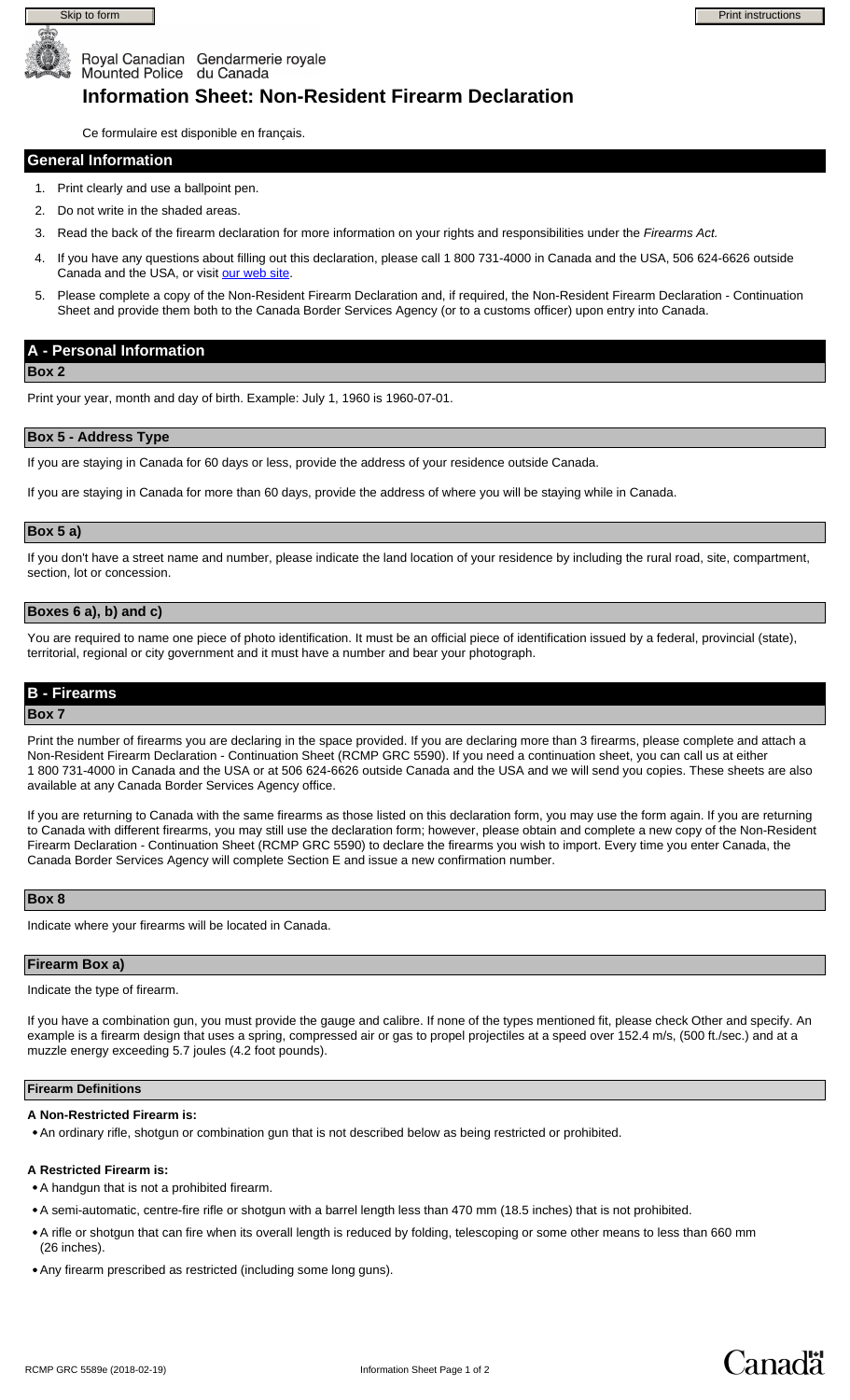# **Information Sheet: Non-Resident Firearm Declaration**

# **A Prohibited Firearm is:**

- A handgun with a barrel length of 105 mm (4.1 inches) or less.
- A handgun designed or adapted to discharge 25 or 32 calibre ammunition.
- A rifle or shotgun that has been altered to make it less than 660 mm (26 inches) in overall length.
- A rifle or shotgun that has been altered to make the barrel length less than 457 mm (18 inches) where the overall firearm length is 660 mm (26 inches) or more.
- An automatic firearm and a converted automatic firearm.
- Any firearm prescribed as prohibited.

#### **Firearm Box b)**

Print the make of your firearm.

#### **Firearm Box c)**

Print the serial number of your firearm.

#### **Firearm Box d)**

Gauge/Calibre - refers to the type of ammunition the firearm uses; it is usually stamped on the barrel of the firearm.

#### **Firearm Box e)**

For firearms other than revolvers, the barrel length is the distance from the muzzle of the barrel to and including the chamber. See the diagrams below. One way to measure the barrel length of most common long guns is to put your cleaning rod down the barrel with the action closed. Then measure the length of the cleaning rod that fits into the barrel. The barrel length of a revolver does not include the cylinder. Revolver barrel length is measured from the muzzle of the barrel to the breach end immediately in front of the cylinder.



#### **Firearm Box g-h)**

If you are declaring a restricted firearm, please print the number of your Authorization to Transport (ATT) and its expiration date. To find out how to apply for an ATT, call the Canadian Firearms Program at 1 800 731-4000 in Canada and the USA, (506) 624-6626 outside Canada and the USA, or visit [our web site](http://www.rcmp.gc.ca/cfp) before you come to Canada.

# **C - Declaration**

Read the declaration and sign with your full name.

# **D - Confirmation**

#### **Do not complete.**

**Note:** Payment of the firearms confirmation fee may be made by: cash, MasterCard, Visa, American Express, Traveller's Cheques, debit card, and personal cheques. Personal cheques will not be accepted unless drawn on a Canadian banking establishment. Cheques should be made payable to the Receiver General for Canada.

# **E - Additional Confirmation Numbers**

**Do not complete.**

#### **Please Note**

- **You cannot enter Canada with a prohibited firearm.** Prohibited firearms may be seized and forfeited to the Crown.
- You cannot enter Canada with a restricted firearm without an ATT. To obtain an ATT prior to entering Canada, contact the Canadian Firearms Program at 1 800 731-4000 in Canada and the USA or 506 624-6626 elsewhere.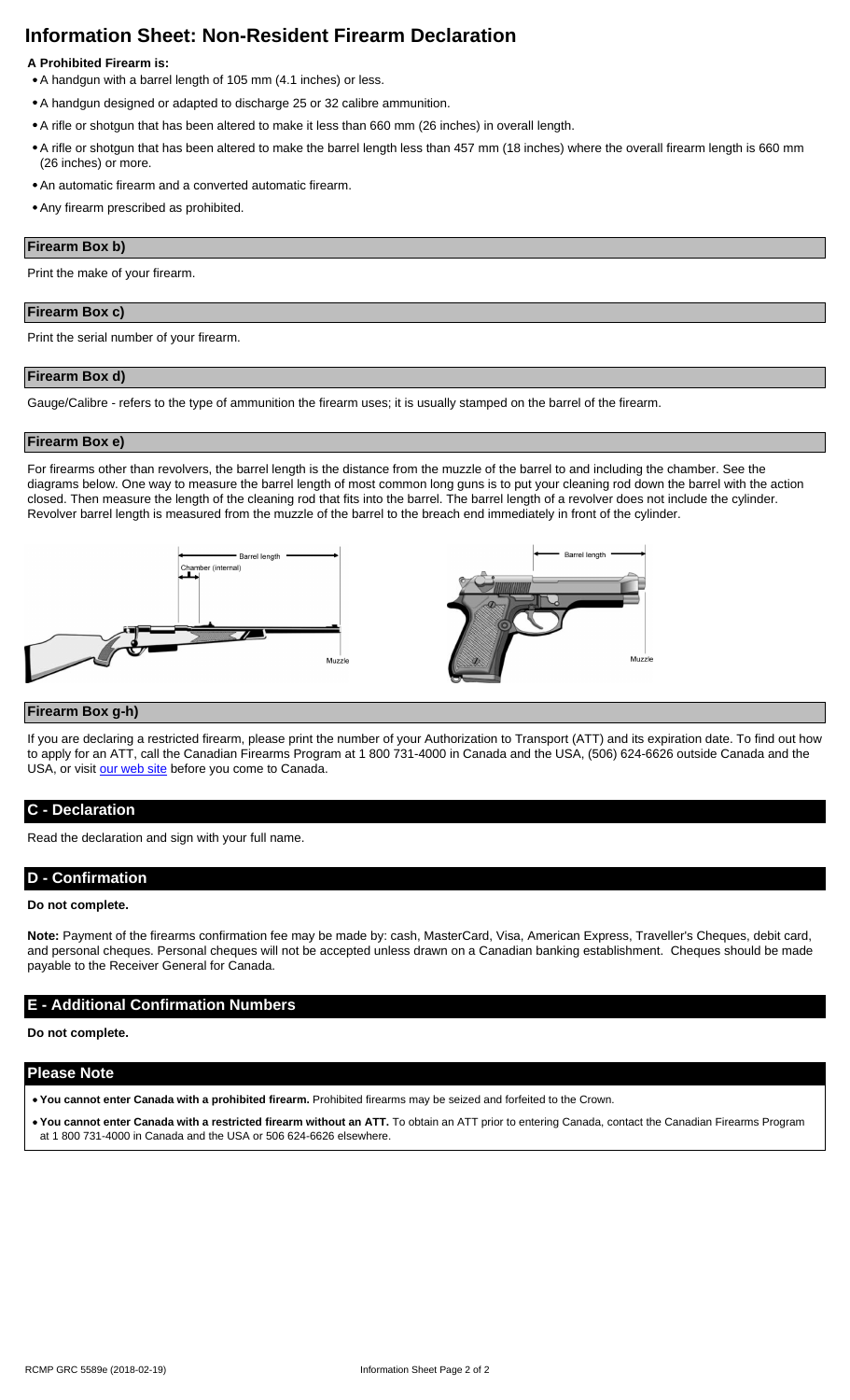

# Royal Canadian Gendarmerie royale<br>Mounted Police du Canada

| Print form                           |  |
|--------------------------------------|--|
| <b>Protected A</b><br>once completed |  |

**Non-Resident Firearm Declaration**

| <b>A</b> - Personal Information                                                                                                                                                                                                                                                                                                                                                                                    |                        |               |                    |                                   |                                           |                   |                       |                                        |                                             |                                 |          |  |
|--------------------------------------------------------------------------------------------------------------------------------------------------------------------------------------------------------------------------------------------------------------------------------------------------------------------------------------------------------------------------------------------------------------------|------------------------|---------------|--------------------|-----------------------------------|-------------------------------------------|-------------------|-----------------------|----------------------------------------|---------------------------------------------|---------------------------------|----------|--|
| 1. a) Last Name                                                                                                                                                                                                                                                                                                                                                                                                    |                        |               | 1. b) First Name   |                                   |                                           | 1. c) Middle Name |                       |                                        |                                             | 2. Date of Birth (yyyy-mm-dd)   |          |  |
| 3. Gender<br>4. Provide the reason for bringing firearms into Canada                                                                                                                                                                                                                                                                                                                                               |                        |               |                    |                                   |                                           |                   |                       |                                        |                                             |                                 |          |  |
| Female<br>Competition<br>( ) In Transit<br>Male<br>Hunting<br>Protection against Wildlife<br>Other, specify                                                                                                                                                                                                                                                                                                        |                        |               |                    |                                   |                                           |                   |                       |                                        |                                             |                                 |          |  |
| 5. Address Type. If you are staying in Canada for more than 60 days, provide your address in Canada. If less than 60 days, provide your residence address<br>outside Canada.                                                                                                                                                                                                                                       |                        |               |                    |                                   |                                           |                   |                       |                                        |                                             |                                 |          |  |
| 5 a) Street / Land Location                                                                                                                                                                                                                                                                                                                                                                                        |                        |               |                    |                                   |                                           |                   |                       |                                        |                                             | 5. b) Apt./Unit                 |          |  |
| $(5. c)$ City                                                                                                                                                                                                                                                                                                                                                                                                      | 5. d) Province/State   |               |                    | 5. e) Country                     |                                           |                   | 5. f) Postal/Zip Code |                                        |                                             |                                 |          |  |
| 6. Photo Identification (one piece required)                                                                                                                                                                                                                                                                                                                                                                       |                        |               |                    |                                   |                                           |                   |                       |                                        |                                             |                                 |          |  |
| 6. a) Type of Identification                                                                                                                                                                                                                                                                                                                                                                                       |                        |               |                    |                                   | 6. b) Province / State / Country of Issue |                   |                       |                                        | 6. c) ID No.                                |                                 |          |  |
| <b>B</b> - Firearms                                                                                                                                                                                                                                                                                                                                                                                                |                        |               |                    |                                   |                                           |                   |                       |                                        |                                             |                                 |          |  |
| 7. Number of Firearms Imported                                                                                                                                                                                                                                                                                                                                                                                     |                        |               |                    |                                   | <b>Continuation Sheets Attached</b>       |                   |                       |                                        |                                             |                                 |          |  |
| 8. Destination of Firearms in Canada                                                                                                                                                                                                                                                                                                                                                                               |                        |               |                    |                                   |                                           |                   |                       |                                        |                                             |                                 |          |  |
| 8. a) Town                                                                                                                                                                                                                                                                                                                                                                                                         |                        |               |                    |                                   | 8. b) Province/Territory                  |                   |                       |                                        |                                             |                                 |          |  |
| <b>Firearm 1</b>                                                                                                                                                                                                                                                                                                                                                                                                   |                        |               |                    |                                   |                                           |                   |                       |                                        |                                             |                                 |          |  |
| a) Type of Firearm:                                                                                                                                                                                                                                                                                                                                                                                                | Shotgun                | Rifle         |                    | <b>Combination Gun</b>            | Handgun                                   | Other, specify    |                       |                                        |                                             |                                 |          |  |
| b) Make                                                                                                                                                                                                                                                                                                                                                                                                            | c) Serial No.          |               |                    |                                   |                                           | d) Gauge/Calibre  |                       |                                        | e) Barrel Length                            |                                 | mm<br>in |  |
| <b>Break Open</b><br>f) Action:                                                                                                                                                                                                                                                                                                                                                                                    | Bolt                   | Lever         |                    | Pump<br>Semi-automatic            |                                           | Other, specify    |                       |                                        |                                             |                                 |          |  |
| g) Authorization to Transport No.<br>If your firearm is restricted (see information<br>sheet), give the following information:                                                                                                                                                                                                                                                                                     |                        |               |                    |                                   |                                           |                   |                       |                                        | h) Expiration Date (yyyy-mm-dd)             |                                 |          |  |
| Firearm 2                                                                                                                                                                                                                                                                                                                                                                                                          |                        |               |                    |                                   |                                           |                   |                       |                                        |                                             |                                 |          |  |
| a) Type of Firearm:                                                                                                                                                                                                                                                                                                                                                                                                | Shotgun                | Rifle         |                    | <b>Combination Gun</b>            | Handgun                                   | Other, specify    |                       |                                        |                                             |                                 |          |  |
| b) Make<br>c) Serial No.                                                                                                                                                                                                                                                                                                                                                                                           |                        |               |                    |                                   |                                           | d) Gauge/Calibre  |                       |                                        | e) Barrel Length<br>mm<br>in                |                                 |          |  |
| Break Open<br>f) Action:                                                                                                                                                                                                                                                                                                                                                                                           | Bolt                   |               | Lever              | Pump<br>Semi-automatic            |                                           | Other, specify    |                       |                                        |                                             |                                 |          |  |
| If your firearm is restricted (see information<br>sheet), give the following information:                                                                                                                                                                                                                                                                                                                          |                        |               |                    | g) Authorization to Transport No. |                                           |                   |                       |                                        |                                             | h) Expiration Date (yyyy-mm-dd) |          |  |
| Firearm <sub>3</sub>                                                                                                                                                                                                                                                                                                                                                                                               |                        |               |                    |                                   |                                           |                   |                       |                                        |                                             |                                 |          |  |
| a) Type of Firearm:                                                                                                                                                                                                                                                                                                                                                                                                | Shotgun                | Rifle         |                    | <b>Combination Gun</b>            | Handgun                                   | Other, specify    |                       |                                        |                                             |                                 |          |  |
| b) Make                                                                                                                                                                                                                                                                                                                                                                                                            |                        | c) Serial No. |                    |                                   | d) Gauge/Calibre                          |                   |                       |                                        | e) Barrel Length                            |                                 | mm<br>in |  |
| <b>Break Open</b><br>f) Action:                                                                                                                                                                                                                                                                                                                                                                                    | Bolt                   | Lever         |                    | Pump                              | Semi-automatic                            | Other, specify    |                       |                                        |                                             |                                 |          |  |
| If your firearm is restricted (see information<br>sheet), give the following information:                                                                                                                                                                                                                                                                                                                          |                        |               |                    | g) Authorization to Transport No. |                                           |                   |                       |                                        | h) Expiration Date (yyyy-mm-dd)             |                                 |          |  |
| <b>C</b> - Declaration                                                                                                                                                                                                                                                                                                                                                                                             |                        |               |                    |                                   |                                           |                   |                       |                                        |                                             |                                 |          |  |
| 9. I declare that the information provided on this form and any attachments is true and correct to the best of my knowledge. It is an offence under section 106 of<br>the Firearms Act to knowingly make a false or misleading statement, either orally or in writing, or to knowingly fail to disclose relevant information, for<br>the purpose of obtaining the confirmation of a document by a customs officer. |                        |               |                    |                                   |                                           |                   |                       |                                        |                                             |                                 |          |  |
|                                                                                                                                                                                                                                                                                                                                                                                                                    |                        |               |                    | Applicant's Signature             |                                           |                   |                       | Date (yyyy-mm-dd)                      |                                             |                                 |          |  |
| <b>D</b> - Confirmation                                                                                                                                                                                                                                                                                                                                                                                            |                        |               |                    |                                   |                                           |                   |                       |                                        |                                             |                                 |          |  |
| To be completed by Canada Border Services Agency or Customs Officer.<br>10 a) Confirmation No.                                                                                                                                                                                                                                                                                                                     |                        |               |                    | 10. b) Date of Issue (yyyy-mm-dd) |                                           |                   |                       | 10. c) Date of Expiration (yyyy-mm-dd) |                                             |                                 |          |  |
| 11. Class of Individual                                                                                                                                                                                                                                                                                                                                                                                            |                        |               |                    |                                   |                                           |                   |                       |                                        | 12. a) Payment - Received Date (yyyy-mm-dd) |                                 |          |  |
| Visitor<br>Seasonal<br>Temporary<br>12. a) Payment - Expiration Date (yyyy-mm-dd)                                                                                                                                                                                                                                                                                                                                  |                        |               | 13. Customs Office | Settler                           |                                           |                   |                       | 14. Customs Officer Signature          |                                             |                                 |          |  |
|                                                                                                                                                                                                                                                                                                                                                                                                                    |                        |               |                    |                                   |                                           |                   |                       |                                        |                                             |                                 |          |  |
| <b>E - Additional Confirmation Numbers</b>                                                                                                                                                                                                                                                                                                                                                                         |                        |               |                    |                                   |                                           |                   |                       |                                        |                                             |                                 |          |  |
| To be completed by Canada Border Services Agency or Customs Officer.<br><b>Issue Date</b>                                                                                                                                                                                                                                                                                                                          | <b>Expiration Date</b> |               |                    |                                   | <b>Customs Officer</b>                    |                   |                       |                                        |                                             |                                 |          |  |
| (yyyy-mm-dd)                                                                                                                                                                                                                                                                                                                                                                                                       | (yyyy-mm-dd)           |               |                    | <b>Confirmation No.</b>           | <b>Initials</b>                           |                   |                       | Badge No.                              |                                             | <b>Customs Office</b>           |          |  |
|                                                                                                                                                                                                                                                                                                                                                                                                                    |                        |               |                    |                                   |                                           |                   |                       |                                        |                                             |                                 |          |  |
|                                                                                                                                                                                                                                                                                                                                                                                                                    |                        |               |                    |                                   |                                           |                   |                       |                                        |                                             |                                 |          |  |
| <b>F</b> - Distribution                                                                                                                                                                                                                                                                                                                                                                                            |                        |               |                    |                                   |                                           |                   |                       |                                        |                                             |                                 |          |  |
| Copy 1. Client - Please retain this copy<br>Copy 2. Customs<br>Copy 3. CFO                                                                                                                                                                                                                                                                                                                                         |                        |               |                    |                                   |                                           |                   |                       |                                        |                                             |                                 |          |  |